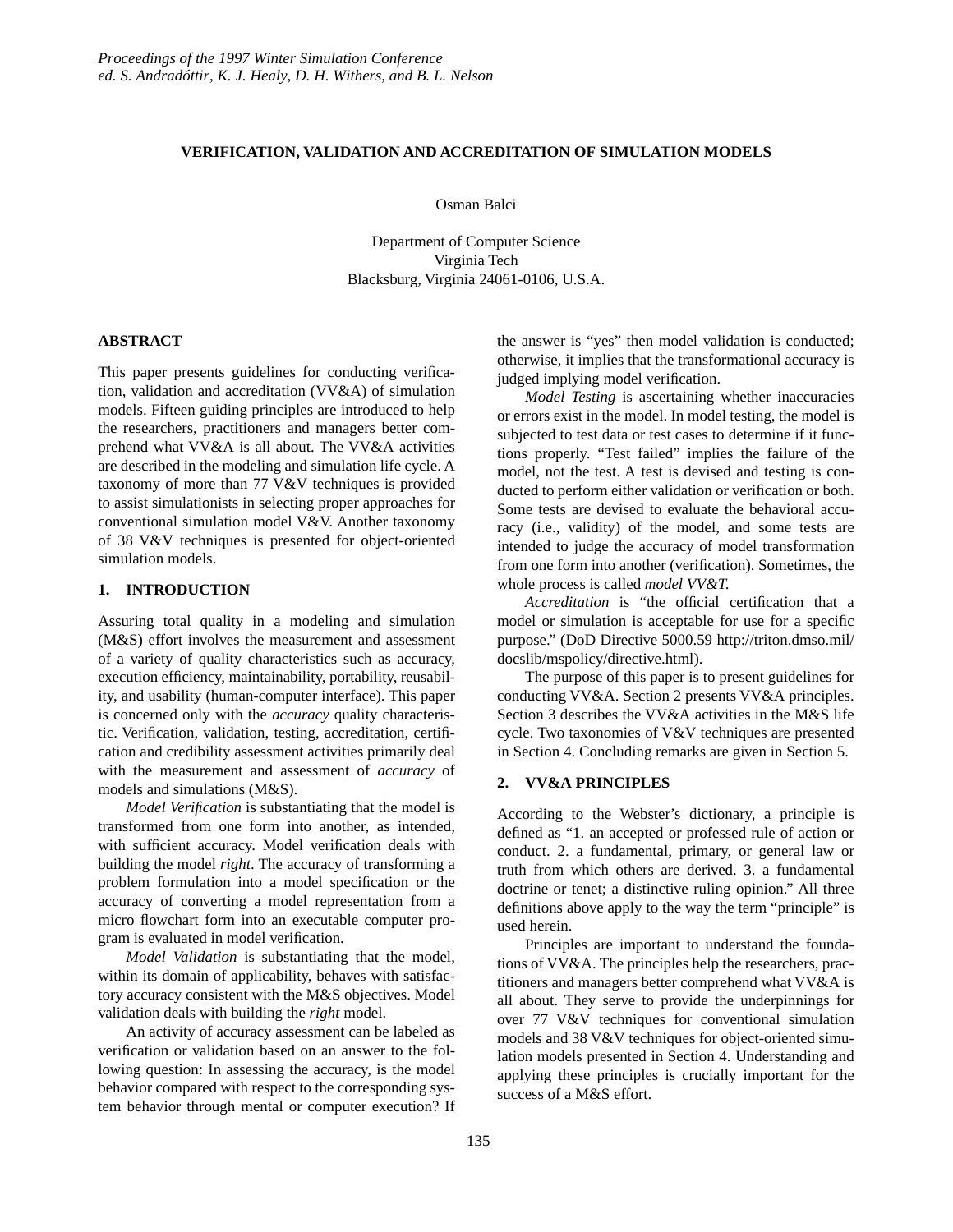The fifteen principles presented herein are established based on the experience described in the published literature and the author's experience during his V&V research since 1978. The principles are listed in Table 1 in no particular order. For detailed descriptions of these principles, please see (Balci 1997; DoD 1996).

#### **3. VV&A IN THE M&S LIFE CYCLE**

VV&A activities in the M&S life cycle are depicted in [Figure 1](#page-2-0) (DoD 1996, p. 3-18). For another description of V&V activities throughout the M&S life cycle, see (Balci 1997).

V&V is not a phase or step in the M&S life cycle, but a continuous activity throughout the entire life cycle as enunciated by Principle 1 in Table 1. The life cycle should not be interpreted as strictly sequential. The sequential representation of some arrows is intended to show the direction of development throughout the life cycle. The life cycle is iterative in nature and reverse transitions are expected. Deficiencies identified by a VV&A activity may necessitate returning to an earlier process and starting all over again.

Conducting V&V for the first time in the life cycle

when the M&S application is complete is analogous to the teacher who gives only a final examination (Hetzel 1984). No opportunity is provided throughout the semester to notify the student that he or she has serious deficiencies. Severe problems may go undetected until it is too late to do anything but fail the student. Frequent tests and homeworks throughout the semester are intended to inform the students about their deficiencies so that they can study more to improve their knowledge as the course progresses.

The situation in conducting V&V is exactly analogous. The VV&A activities throughout the entire M&S life cycle, shown in [Figure 1](#page-2-0), are intended to reveal any quality deficiencies that might be present as the M&S progresses from the problem definition to the completion of the M&S application. This allows us to identify and rectify quality deficiencies during the life cycle phase in which they occur.

As enunciated by Principle 10 in Table 1, errors should be detected as early as possible in the M&S life cycle. Delaying V&V to later stages in the life cycle increases the probability of committing Type I & II errors (Balci 1997; Balci et al. 1996).

|  |  | Table 1: Principles of VV&A |
|--|--|-----------------------------|
|--|--|-----------------------------|

| 1              | V&V must be conducted throughout the entire M&S life cycle.                                                                                       |  |  |
|----------------|---------------------------------------------------------------------------------------------------------------------------------------------------|--|--|
| 2              | The outcome of VV&A should not be considered as a binary variable where the model or simulation is<br>absolutely correct or absolutely incorrect. |  |  |
| 3              | A simulation model is built with respect to the M&S objectives and its credibility is judged with respect to<br>those objectives.                 |  |  |
| $\overline{4}$ | V&V requires independence to prevent developer's bias.                                                                                            |  |  |
| 5              | VV&A is difficult and requires creativity and insight.                                                                                            |  |  |
| 6              | Credibility can be claimed only for the prescribed conditions for which the model or simulation is verified,<br>validated and accredited.         |  |  |
| $\tau$         | Complete simulation model testing is not possible.                                                                                                |  |  |
| 8              | VV&A must be planned and documented.                                                                                                              |  |  |
| 9              | Type I, II and III errors must be prevented.                                                                                                      |  |  |
| 10             | Errors should be detected as early as possible in the M&S life cycle.                                                                             |  |  |
| 11             | Multiple response problem must be recognized and resolved properly.                                                                               |  |  |
| 12             | Successfully testing each submodel (module) does not imply overall model credibility.                                                             |  |  |
| 13             | Double validation problem must be recognized and resolved properly.                                                                               |  |  |
| 14             | Simulation model validity does not guarantee the credibility and acceptability of simulation results.                                             |  |  |
| 15             | A well-formulated problem is essential to the acceptability and accreditation of M&S results.                                                     |  |  |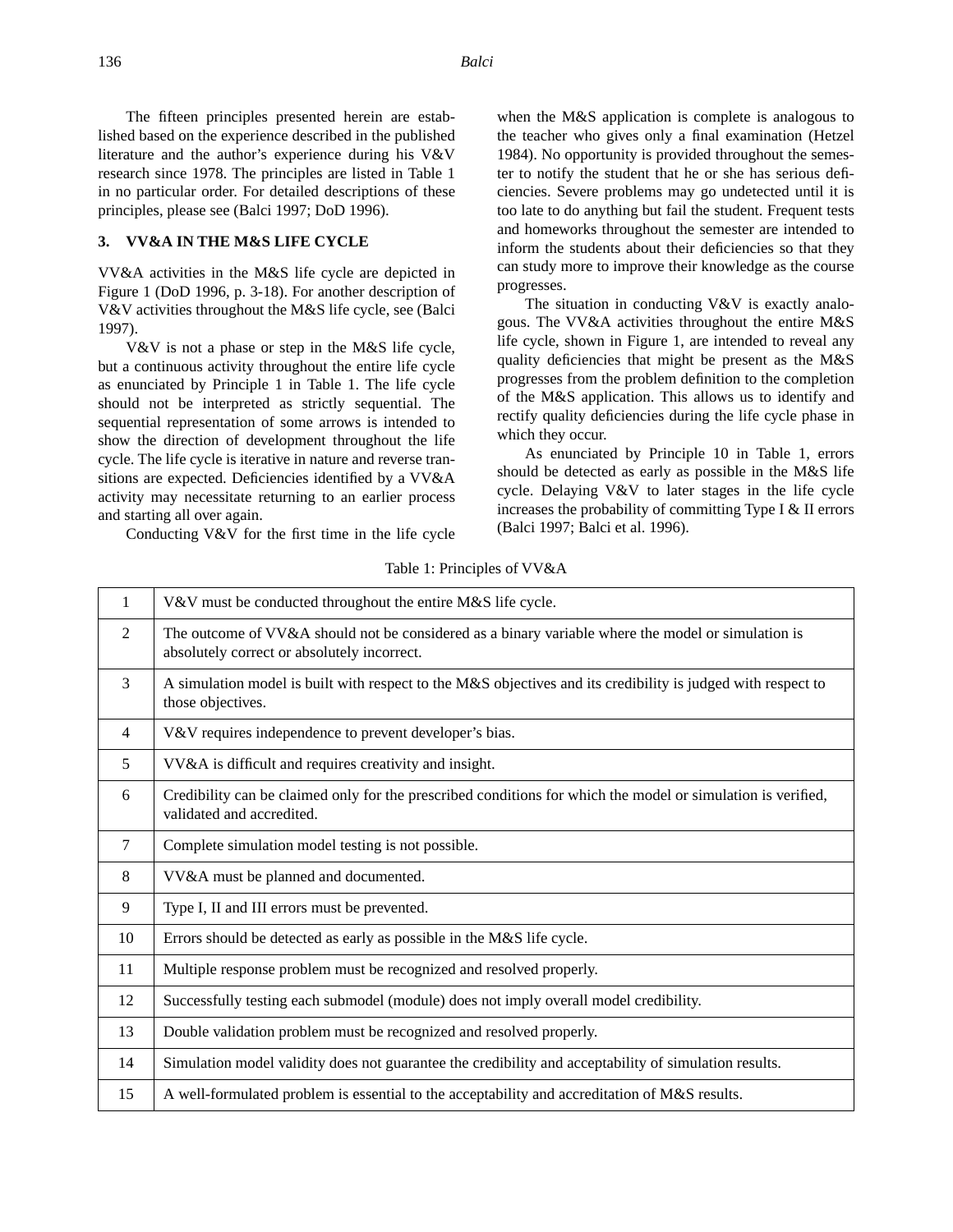<span id="page-2-0"></span>

Figure 1: VV&A in the M&S Life Cycle (DoD 1996, p. 3-18)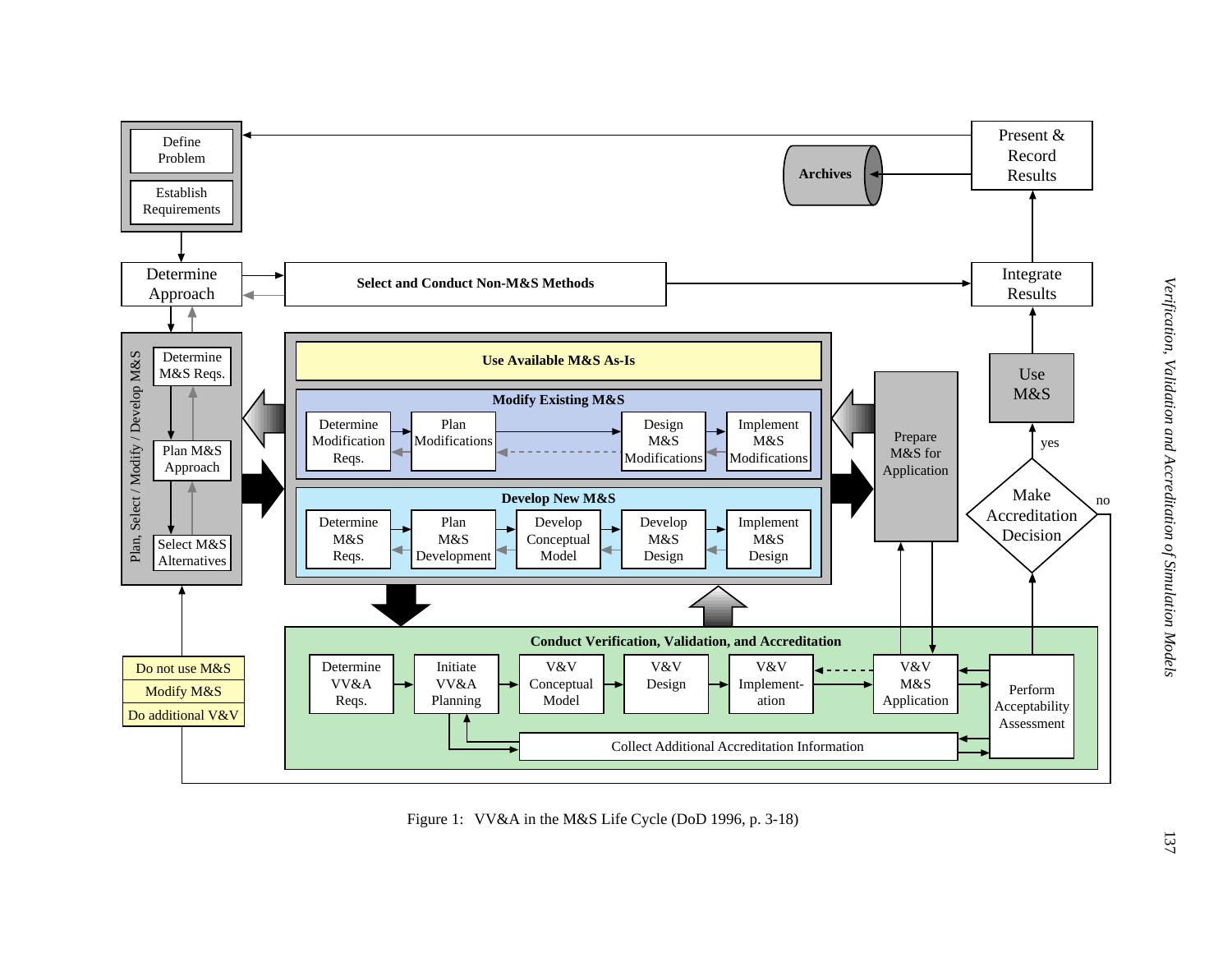## <span id="page-3-0"></span>**4. V&V TECHNIQUES**

V&V techniques are introduced in this section for conventional and object-oriented simulation models.

## **4.1 V&V Techniques for Conventional Simulation Models**

A taxonomy of more than 77 V&V techniques for conventional simulation models is presented in [Figure 2](#page-4-0). Most of these techniques come from the software engineering discipline and the remaining are specific to the modeling and simulation field. Detailed descriptions of these techniques can be found in (Balci 1997; DoD 1996; Balci et al. 1996).

The taxonomy in [Figure 2](#page-4-0) classifies the V&V techniques into four primary categories: informal, static, dynamic, and formal. A primary category is further divided into secondary categories as shown in italics. The use of mathematical and logic formalism by the techniques in each primary category increases from informal to formal from left to right. Likewise, the complexity also increases as the primary category becomes more formal.

It should be noted that some of the categories presented in [Figure 2](#page-4-0) possess similar characteristics and in fact have techniques which overlap from one category to another. However, a distinct difference between each classification exists.

*Informal techniques* are among the most commonly used. They are called informal because the tools and approaches used rely heavily on human reasoning and subjectivity without stringent mathematical formalism. The "informal" label does not imply any lack of structure or formal guidelines for the use of the techniques. In fact, these techniques are applied using well structured approaches under formal guidelines and they can be very effective if employed properly.

*Static techniques* are concerned with accuracy assessment on the basis of characteristics of the static model design and source code. Static techniques do not require machine execution of the model, but mental execution can be used. The techniques are very popular and widely used, with many automated tools available to assist in the V&V process. The simulation language compiler is itself a static V&V tool. These techniques can obtain a variety of information about the structure of the model, modeling techniques and practices employed, data and control flow within the model, and syntactical accuracy. (Whitner and Balci 1989)

*Dynamic techniques* require model execution and are intended for evaluating the model based on its execution behavior. Most dynamic V&V techniques require model instrumentation.

The insertion of additional code (probes or stubs) into the executable model for the purpose of collecting information about model behavior during execution is called *model instrumentation*. Probe locations are determined manually or automatically based on static analysis of model structure. Automated instrumentation is accomplished by a preprocessor which analyzes the model static structure (usually via graph-based analysis) and inserts probes at appropriate places.

Dynamic V&V techniques are usually applied using the following three steps. In Step 1, the executable model is instrumented. In Step 2, the instrumented model is executed and in Step 3, the model output is analyzed and dynamic model behavior is evaluated.

*Formal techniques* are based on mathematical proof of correctness. If attainable, proof of correctness is the most effective means of model V&V. Unfortunately, "if attainable" is the overriding point with regard to formal V&V techniques. Current state-of-the-art proof of correctness techniques are simply not capable of being applied to even a reasonably complex simulation model. However, formal techniques serve as the foundation for other V&V techniques.

## **4.2 V&V Techniques for Object-Oriented Simulation Models**

The object-oriented paradigm (OOP) provides numerous advantages such as maintainability and reusability over the procedural paradigm. However, model accuracy assessment, which is a very difficult task under the procedural paradigm, is made even more difficult under the OOP. The OOP introduces new complexities and challenges for the process of V&V. The dynamic and diverse patterns of interactions among groups of objects, nonsequential representation, the partition of the model structure in inheritance and aggregation relationships, and the incremental and iterative nature of model development all contribute to making the V&V a very challenging process. A taxonomy of 38 V&V techniques for object-oriented simulation models is presented in [Figure](#page-5-0) [3](#page-5-0) (Yilmaz and Balci 1997). These techniques come from the software engineering discipline and are applicable for object-oriented simulation model V&V.

*Conventional techniques* refer to the techniques in the taxonomy of [Figure 2,](#page-4-0) and are used for V&V of object-oriented simulation models without any adaptation or extension for OOP. In particular, these techniques are applicable for method level testing since the methods of classes are actually functions and procedures that use imperative language constructs. (Yilmaz and Balci 1997) *Adaptive techniques* refer to those procedural V&V techniques that can be used in a new way by adapting or extending to include object-orientation. (Yilmaz and Balci 1997)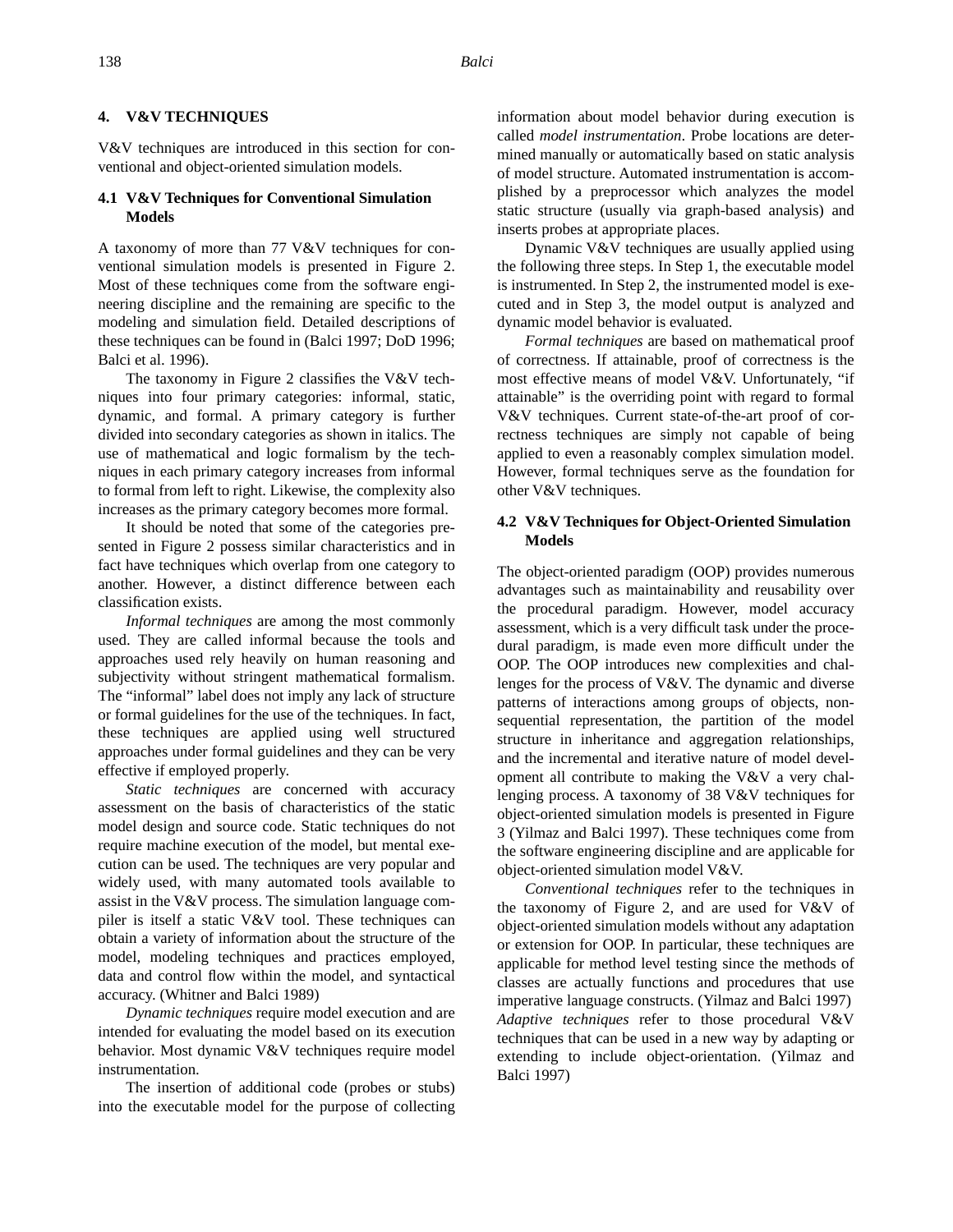<span id="page-4-0"></span>

| <b>Informal</b>                                                                                                                            | <b>Static</b>                                                                                                                                                                                                                                                                                                                                                                                                                                                                                            | <b>Dynamic</b>                                                                                                                                                                                                                                                                                                                                                                                                                                                                                                                                                                                                                                                                                                                                                                                                                                                                                                                                                                                                                                                                                                                                                                                                                                                                                                                                                                                                                                                                      | <b>Formal</b>                                                                                                                                                                                |
|--------------------------------------------------------------------------------------------------------------------------------------------|----------------------------------------------------------------------------------------------------------------------------------------------------------------------------------------------------------------------------------------------------------------------------------------------------------------------------------------------------------------------------------------------------------------------------------------------------------------------------------------------------------|-------------------------------------------------------------------------------------------------------------------------------------------------------------------------------------------------------------------------------------------------------------------------------------------------------------------------------------------------------------------------------------------------------------------------------------------------------------------------------------------------------------------------------------------------------------------------------------------------------------------------------------------------------------------------------------------------------------------------------------------------------------------------------------------------------------------------------------------------------------------------------------------------------------------------------------------------------------------------------------------------------------------------------------------------------------------------------------------------------------------------------------------------------------------------------------------------------------------------------------------------------------------------------------------------------------------------------------------------------------------------------------------------------------------------------------------------------------------------------------|----------------------------------------------------------------------------------------------------------------------------------------------------------------------------------------------|
| Audit<br>Desk Checking<br><b>Documentation Checking</b><br>Face Validation<br>Inspections<br>Reviews<br><b>Turing Test</b><br>Walkthroughs | Cause-Effect Graphing<br>Control Analysis<br><b>Calling Structure Analysis</b><br><b>Concurrent Process Analysis</b><br><b>Control Flow Analysis</b><br><b>State Transition Analysis</b><br>Data Analysis<br>Data Dependency Analysis<br>Data Flow Analysis<br>Fault/Failure Analysis<br><b>Interface Analysis</b><br>Model Interface Analysis<br>User Interface Analysis<br>Semantic Analysis<br><b>Structural Analysis</b><br>Symbolic Evaluation<br>Syntax Analysis<br><b>Traceability Assessment</b> | <b>Acceptance Testing</b><br>Alpha Testing<br><b>Assertion Checking</b><br><b>Beta Testing</b><br><b>Bottom-Up Testing</b><br><b>Comparison Testing</b><br><b>Compliance Testing</b><br><b>Authorization Testing</b><br><b>Performance Testing</b><br><b>Security Testing</b><br><b>Standards Testing</b><br>Debugging<br><b>Execution Testing</b><br><b>Execution Monitoring</b><br><b>Execution Profiling</b><br><b>Execution Tracing</b><br>Fault/Failure Insertion Testing<br><b>Field Testing</b><br>Functional (Black-Box)Testing<br><b>Graphical Comparisons</b><br><b>Interface Testing</b><br>Data Interface Testing<br>Model Interface Testing<br><b>User Interface Testing</b><br><b>Object-Flow Testing</b><br><b>Partition Testing</b><br><b>Predictive Validation</b><br><b>Product Testing</b><br><b>Regression Testing</b><br>Sensitivity Analysis<br><b>Special Input Testing</b><br><b>Boundary Value Testing</b><br><b>Equivalence Partitioning Testing</b><br><b>Extreme Input Testing</b><br><b>Invalid Input Testing</b><br>Real-Time Input Testing<br>Self-Driven Input Testing<br><b>Stress Testing</b><br><b>Trace-Driven Input Testing</b><br><b>Statistical Techniques</b><br>Structural (White-Box)Testing<br><b>Branch Testing</b><br><b>Condition Testing</b><br>Data Flow Testing<br>Loop Testing<br>Path Testing<br><b>Statement Testing</b><br>Submodel/Module Testing<br>Symbolic Debugging<br><b>Top-Down Testing</b><br>Visualization/Animation | Induction<br><b>Inductive Assertions</b><br>Inference<br>Lambda Calculus<br><b>Logical Deduction</b><br><b>Predicate Calculus</b><br>Predicate Transformation<br><b>Proof of Correctness</b> |

# **V&V Techniques for Simulation Models**

Figure 2: A Taxonomy of Verification and Validation Techniques for Conventional Simulation Models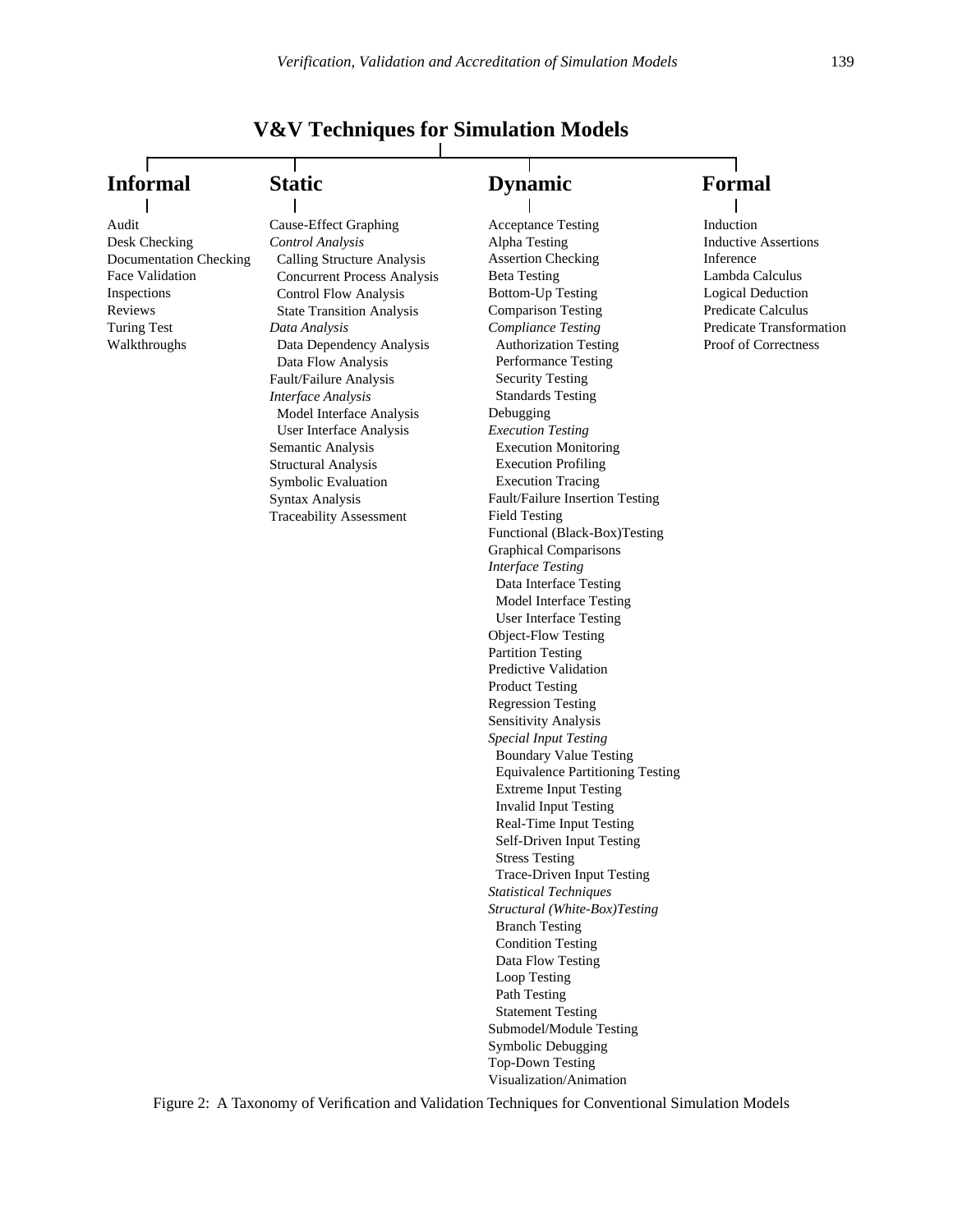<span id="page-5-0"></span>

| <b>Conventional</b> | <b>Adaptive</b>                                                                                                                                                                                                                                                                                                                                                                                                                                                                                                       | <b>Specific</b>                                                                                                                                                                                                                                                                                                                                                                                                                                                                                                                                                                                                                                                                                                                                                                                                                                                                                                                                                                                                                                                                                                       |
|---------------------|-----------------------------------------------------------------------------------------------------------------------------------------------------------------------------------------------------------------------------------------------------------------------------------------------------------------------------------------------------------------------------------------------------------------------------------------------------------------------------------------------------------------------|-----------------------------------------------------------------------------------------------------------------------------------------------------------------------------------------------------------------------------------------------------------------------------------------------------------------------------------------------------------------------------------------------------------------------------------------------------------------------------------------------------------------------------------------------------------------------------------------------------------------------------------------------------------------------------------------------------------------------------------------------------------------------------------------------------------------------------------------------------------------------------------------------------------------------------------------------------------------------------------------------------------------------------------------------------------------------------------------------------------------------|
|                     | <b>Adequacy Criteria-Based Testing</b><br>Class Testing by Pointer Examination<br>Data Flow Testing<br>Flow Graph-Based Class Testing<br>Hierarchical Data Flow Testing<br><b>Intra-Class Data Flow Testing</b><br><b>Domain Dependent Testing</b><br><b>Extended Data-Flow Analysis</b><br><b>Fault-Based Testing</b><br><b>Hypothesis-Based Testing</b><br><b>Modal-Based Testing</b><br>Three-View Model Testing<br><b>Object Model Testing</b><br><b>Functional Model Testing</b><br><b>Dynamic Model Testing</b> | Algebraic Specification-Based Testing<br><b>ASTOOT Testing Strategy</b><br><b>DAISTISH Testing Strategy</b><br><b>DAISTS Testing Strategy</b><br>Class Firewall Technique<br><b>Component Certification Technique</b><br><b>Flattened Regular Expression Testing</b><br>Technique (FREE Approach)<br><b>FOOT Testing Strategy</b><br><b>Identity Method</b><br>Set and Examine Method<br><b>Inheritance Method</b><br><b>Inheritance Testing</b><br>Hierarchical Incremental Testing<br><b>Repeated Inheritance Testing</b><br><b>Integration Testing</b><br><b>Composition-Based Integration Testing</b><br><b>Incremental Integration Testing</b><br><b>Interaction Testing</b><br><b>Object-Integration Testing</b><br>Propagation-Based Integration Testing<br><b>Wave Front Integration Testing</b><br>Method Sequence Testing<br>Modifier Sequence Testing<br>Modular Type/Subtype Verification<br><b>PACT Strategy for Component Testing</b><br><b>State Testing</b><br><b>State-Based Functional Testing</b><br><b>State-Based Testing</b><br><b>Object State Testing</b><br><b>Graph-Based Class Testing</b> |

**V&V Techniques for Object-Oriented Simulation Models**

Figure 3: A Taxonomy of Verification and Validation Techniques for Object-Oriented Simulation Models

*Specific techniques* are the new techniques created based on object-oriented formalisms and are intended for the sole purpose of object-oriented software V&V that can also be used for object-oriented simulation model V&V. (Yilmaz and Balci 1997)

## **5. CONCLUDING REMARKS**

The life cycle application of V&V is extremely important for successful completion of complex and large-scale M&S efforts. This point must be clearly understood by the sponsor of the M&S effort and the organization conducting the M&S. The sponsor must furnish funds under the contractual agreement and require the contractor to

apply V&V *throughout* the entire M&S life cycle.

Assessing credibility throughout the life cycle is an onerous task. Applying the V&V techniques throughout the life cycle is time consuming and costly. In practice, under time pressure to complete a M&S effort, the V&V and documentation are sacrificed first. Computer-aided assistance for credibility assessment is required to alleviate these problems. More research is needed to bring automation to the application of V&V techniques.

The question of which of the applicable V&V techniques should be selected for a particular V&V activity in the life cycle should be answered by taking the following into consideration: (a) model type, (b) simulation type,